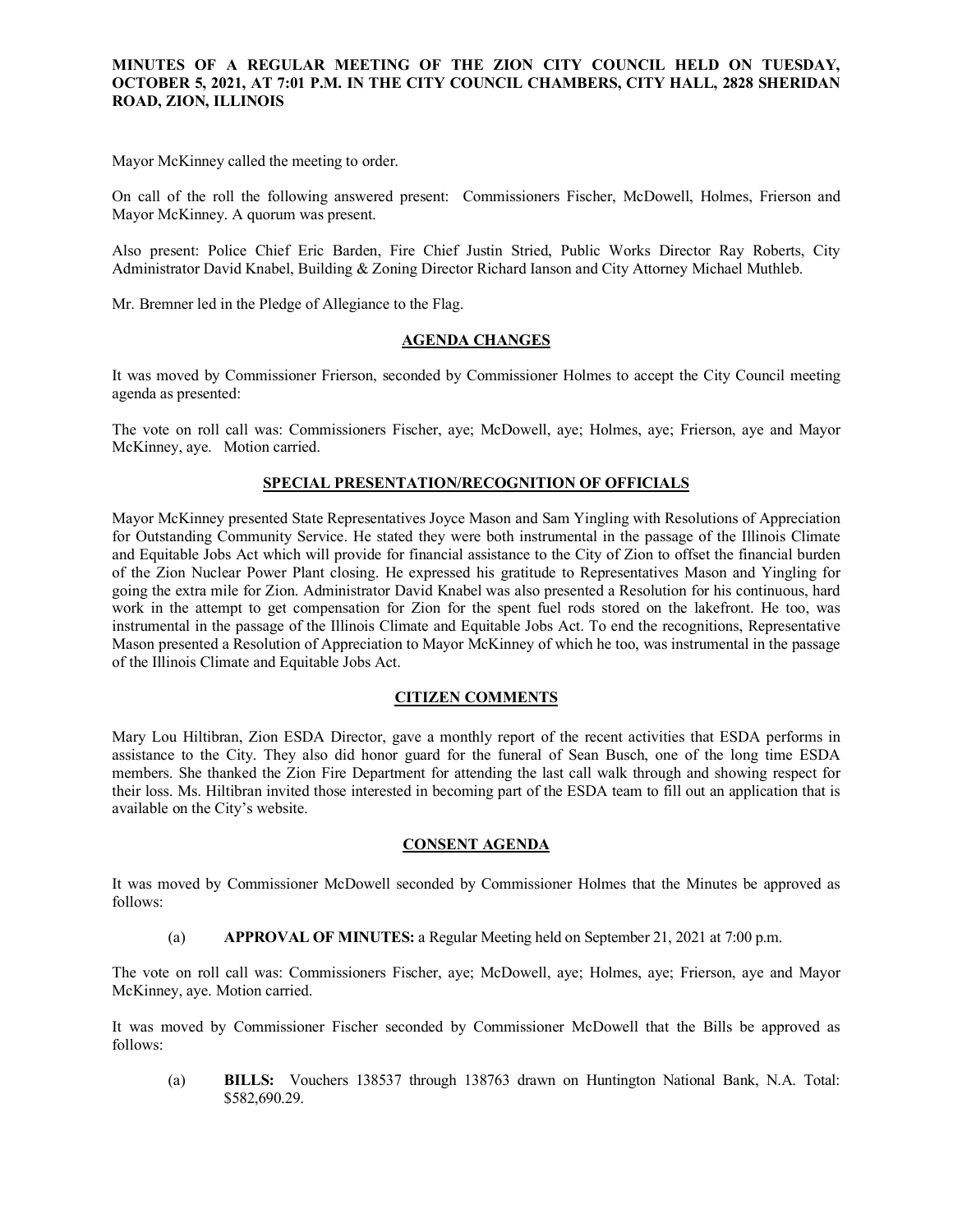The vote on roll call was: Commissioners Fischer, aye; McDowell, aye; Holmes, aye; Frierson, aye and Mayor McKinney, aye. Motion carried.

## **ORDINANCE/RIGHT-OF-WAY LEASE RENEWAL/ADJACENT TO 2260-2264 SHERIDAN ROAD**

A memo (21-DOC-93) was received from Director Ianson requesting the renewal of a lease between the City of Zion and MJK Group, LLC for property consisting of approximately 1,584 square feet situated on the 23rd Street right-of-way, adjacent to 2260-2264 Sheridan Road, to provide for five (5) additional tenant parking spaces. The annual rent payment is \$250.00. He stated that the current lease expires on October 31, 2021.

It was moved by Commissioner Holmes, seconded by Commissioner McDowell, that an Ordinance (21-O-63) be passed authorizing renewal of a lease between the City of Zion and MJK Group, LLC for property consisting of approximately 1,584 square feet situated on the 23rd Street right-of-way, adjacent to 2260-2264 Sheridan Road, to provide for five (5) additional tenant parking spaces with an annual rent payment of \$250.00. The vote on roll call was: Commissioners Fischer, aye; McDowell, aye; Holmes, aye; Frierson, aye and Mayor McKinney, aye. Motion carried. Ordinance passed.

## **ORDINANCE/TRAINING AGREEMENT/VECTOR SOLUTIONS/FIRE/RESCUE DEPARTMENT**

A memo (21-DOC-94) was received from Chief Stried requesting approval of a training agreement with Vector Solutions (formally Target Solutions). Chief Stried stated he is requesting approval of a one-year training agreement with Vector Solutions, their online training and equipment maintenance record-keeping program, in the amount of \$3,218.00. This is a budgeted item and similar as in past years.

It was moved by Commissioner Holmes, seconded by Commissioner McDowell, that an Ordinance (21-O-64) be passed authorizing and approving an agreement between the City of Zion and Target Solutions, LLC, DBA/Vector Solutions in the amount of \$3,218.00. The vote on roll call was: Commissioners Fischer, aye; McDowell, aye; Holmes, aye; Frierson, aye and Mayor McKinney, aye. Motion carried. Ordinance passed.

# **ORDINANCE/AMENDING CHAPTER 94/ZION MUNICIPAL CODE/UTILITIES**

A memo (21-DOC-95) was received from Administrator Knabel requesting a Text Amendment to Chapter 94 Sections 94-355 and 94-356. Administrator Knabel stated that at the August 17, 2021 Council meeting, the results of an independent water rate study by Fehr Graham was presented. The results of the study showed that the City was well behind the average water rate for the area as well as well below the rate needed to maintain operations and capital infrastructure of the system. Their recommendation was to increase the City's rates over multiple years to start to address the shortfall. As a result, staff recommends increasing the total water and sewer rate to \$11.60 per 1,000 gallons as presented. This rate will be effective starting with the February 1, 2022 billing period.

It was moved by Commissioner Fischer, seconded by Commissioner Holmes that an Ordinance (21-O-65) be passed amending Chapter 94, Section 94-355(a)(1), Rates established; service inside City, and Section 94-356(b), Water service outside the City of the Zion Municipal Code as presented. The vote on roll call was: Commissioners. Fischer, aye; McDowell, aye; Holmes, aye; Frierson, aye and Mayor McKinney, aye Motion carried. Ordinance passed.

## **ORDINANCE/AGREEMENT/COMCAST INTERNET**

A memo (21-DOC-96) was received from Administrator Knabel requesting approval of a contract with Comcast. Administrator Knabel stated that the City's contract for internet service throughout the City is currently expiring and, as a part of the renewal, they are looking to upgrade the City's service from 100/30 to 200/100 to handle increased demands on service due to technology upgrades and needs that have been implemented. Staff and the IT consultant recommend the approval of the contract with Comcast as presented. The increase in costs was a budgeted item in FY22.

It was moved by Commissioner Fischer, seconded by Commissioner Holmes that an Ordinance (21-O-66) be passed authorizing and approving a service agreement between the City of Zion and Comcast as presented. The vote on roll call was: Commissioners. Fischer, aye; McDowell, aye; Holmes, aye; Frierson, aye and Mayor McKinney, aye Motion carried. Ordinance passed.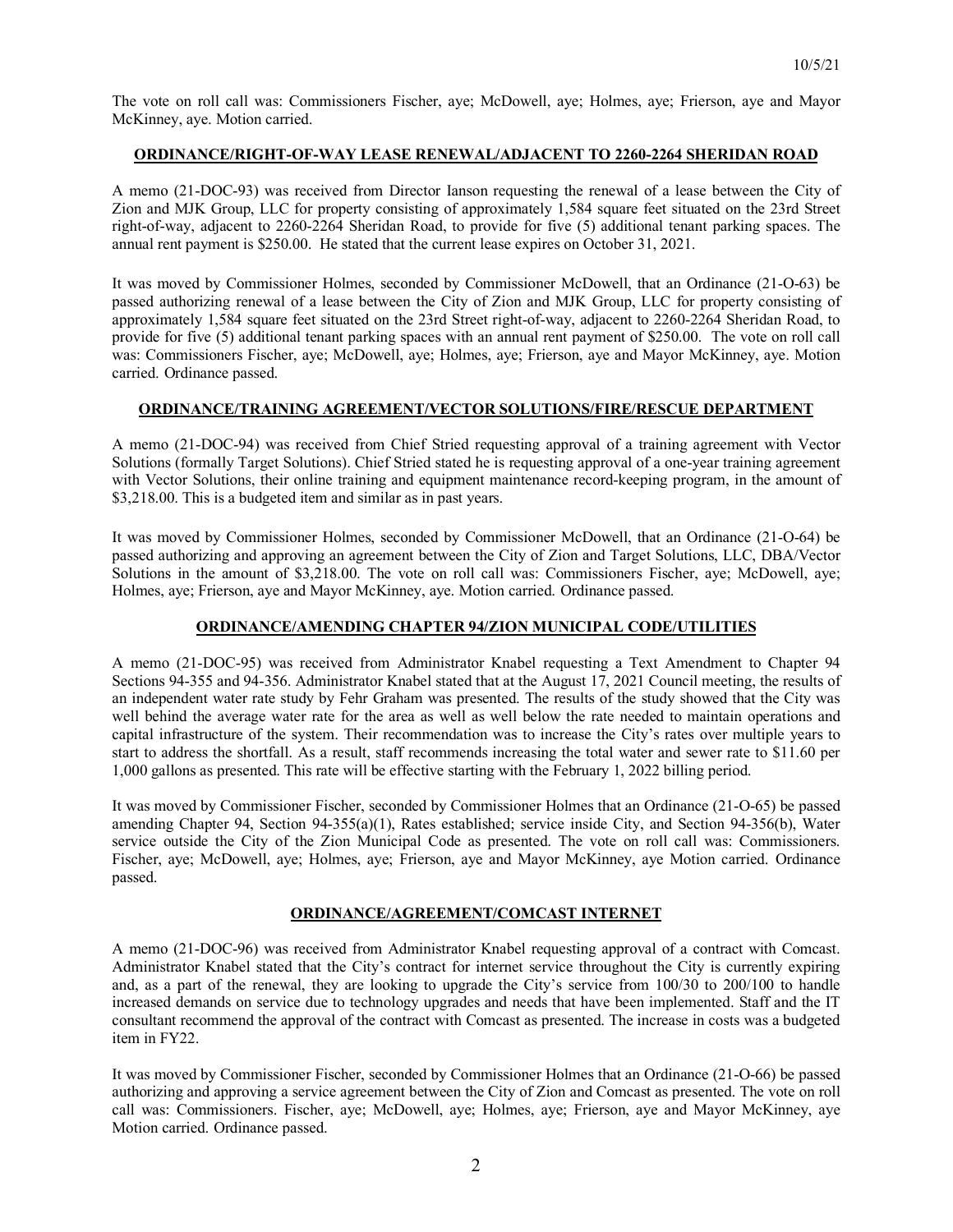### **DEPARTMENTAL COMMENTARY**

Director Ianson gave an update on the demolition at 2771 Galilee. He stated it is about 50% completed. Mayor McKinney stated he has driven by the site and believes once the building is removed it will make a huge difference.

Director Roberts stated they are finishing up the patching of City streets and are hoping to finish the alleys by winter. Mayor McKinney stated that people have commented on how nice the streets are. He also thanked the Public Works crew for keeping the drains clean.

Administrator Knabel stated there have been a lot of accounts that are eligible for shut-offs. The moratorium on evictions expired on Sunday. The City has been sending letters to residents informing them if they are eligible for shut-off. They have been working with the Township in preparation of shut-offs. If residents work with the Township and qualify for assistance, it can delay the shut-off process. If residents do not attempt to work with the Township their bills will be due. They have been trying to get the information out that the Township is available for help. There are still two sections left for shut-offs. He stated residents must be pro-active to get their bill paid or to get assistance. The City does not want to shut-off water but residents have been previously informed that they are eligible for shut-off giving them an opportunity to get their bills current.

Chief Barden stated the Police Department is now accepting Lateral Police Officer application. They will be starting the process and compiling a list. The application can be found on the City's website. Additionally, he stated they have started the Ring doorbell program and information will soon be available on the City's website and Police Facebook page. The City will subsidize cameras but police must be able to access information on the camera if there is a crime. Mayor McKinney thanked the Council for voting to increase the salaries of the officers. There are police officers that are leaving the job and it is due to pay. Public safety is an important initiative for the City.

Chief Stried stated National Fire Prevention Week started on Sunday. They will not be going out to schools this year but will have groups come to the Station. This year's message is "Learn the Sounds of Fire Safety".

Commissioner McDowell expressed his thanks to Mayor McKinney, Administrator Knabel and the State Officials for their work on the Nuclear Storage compensation. He stated when they started this ten years ago, it seemed like it would never happen.

Commissioner Frierson stated at the last meeting they approved the purchase of a new ambulance. He asked Chief Stried to educate the public on the life of an ambulance. Chief Stried stated miles on an emergency vehicle are very hard miles compared to personal vehicles. Emergency vehicles take a beating even at lower mileage. The City's Fleet Maintenance Dept. does a great job keeping the vehicles safe but once the vehicle hits 100,000 miles it's not quite as safe. They will be keeping the older ambulance as a reserve but will be trying to keep a replacement schedule. It will still be one year out to take delivery on the new ambulance. Commissioner Frierson stated the department is doing more with less. He provided the numbers for fire activity and thanked the crew for their hard work. He also provided details of police activity.

Commissioner Fischer also thanked the Mayor, Administrator Knabel and State Officials for their hard work on the Energy Bill. He stated they still have more to do and they must continue to push forward. He asked that citizens patronize local businesses. Additionally, he encouraged residents to get vaccinated and talk with their doctors.

Commissioner Holmes thanked everyone who was instrumental in getting the Energy Bill to come to fruition. She understands there are times when we feel like we are doing thankless jobs. She grew up in Zion and is happy to see things moving forward.

#### **ANNOUNCEMENTS**

| October 19 | $6:00$ p.m.<br>$7:00$ p.m. | Zion Township Board Meeting<br>Zion City Council Meeting |
|------------|----------------------------|----------------------------------------------------------|
| October 29 | 4:00 p.m. to $6:00$ p.m.   | "Trail of Treats" Shiloh Park,<br>Shiloh Blvd.           |
| October 31 | $2:00$ p.m. to $5:00$ p.m. | Zion Trick or Treat                                      |